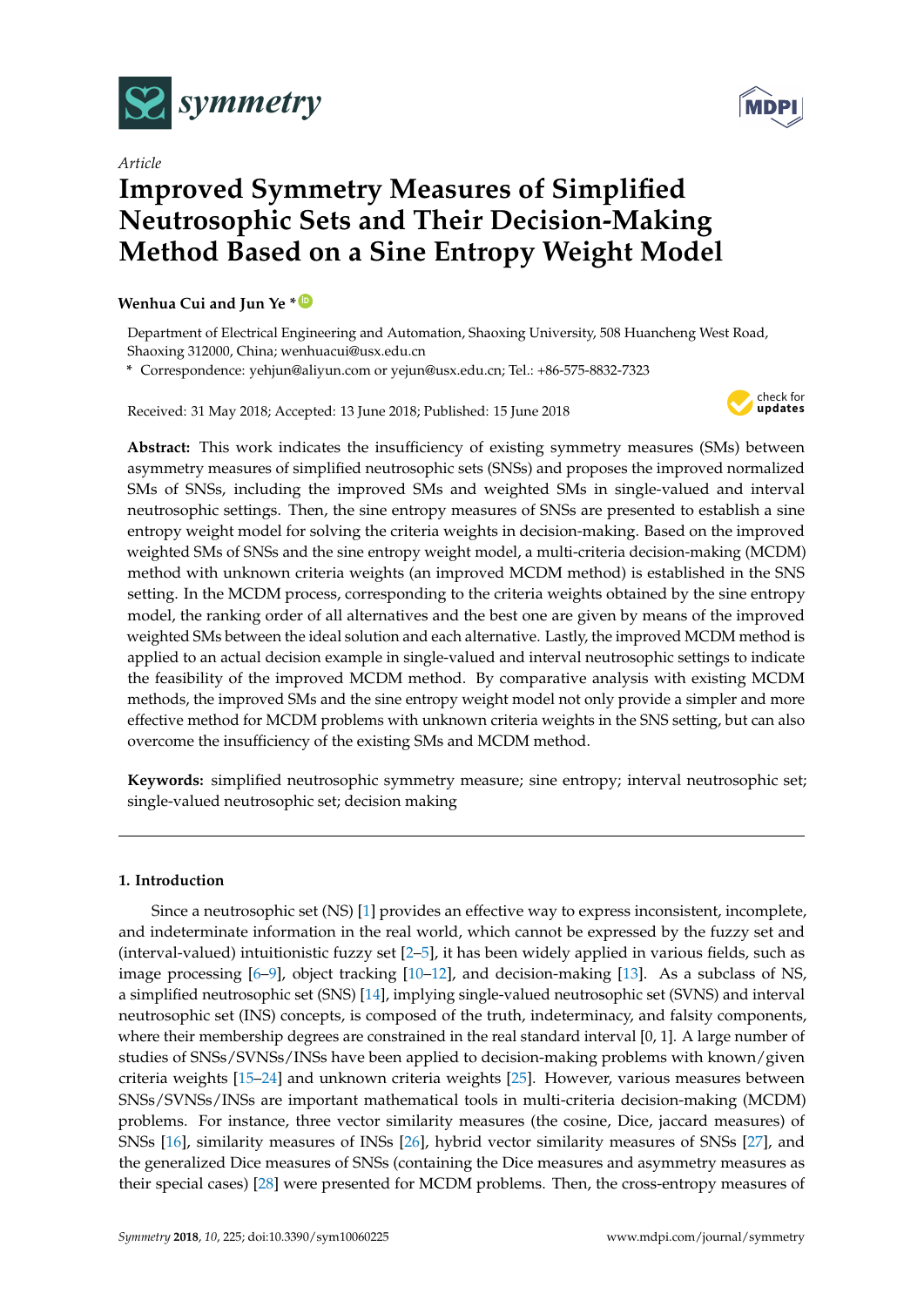SVNSs and INSs [\[15,](#page-10-6)[29\]](#page-10-13) were used for MCDM problems. After that, the projection and bidirectional projection measures of SVNSs [\[30\]](#page-10-14) and the harmonic averaging projection measures of SNSs [\[31\]](#page-11-0) were developed for MCDM problems.

Especially in more recent research, Tu et al. [\[32\]](#page-11-1) firstly proposed the normalized SMs based on asymmetry measures of SNSs and their MCDM method with known criteria weights and indicated its main advantage of the strengthened resolution/discrimination in the decision-making process. However, the SMs of SNSs presented in [\[32\]](#page-11-1) may produce undefined/unmeaningful situations in some cases, which will indicate their insufficiency in the following section. Furthermore, the SM-based MCDM method introduced in [\[32\]](#page-11-1) cannot deal with decision-making problems with unknown criteria weights. To solve these issues, this work proposes the improved normalized SMs and weighted SMs based on the asymmetry measures of SNSs, the sine entropy of SNS, and their MCDM method with unknown criteria weights in SVNS and INS (SNS) settings.

This study is constructed by the following framework: Section [2](#page-1-0) describes the existing SMs based on asymmetry measures of SNSs and indicates their insufficiency in some cases. In Section [3,](#page-2-0) the improved normalized SMs and improved weighted SMs of SNSs based on the asymmetry measures of SNSs are proposed in SVNS and INS settings. Section [4](#page-4-0) presents the sine entropy of SNS based on sine function and its proof. In Section [5,](#page-5-0) a MCDM method with unknown criteria weights (an improved MCDM method) is developed based on the improved weighted SMs and the sine entropy weight model. Section [6](#page-7-0) presents an actual decision example in SVNS and INS setting to show the application of the improved MCDM method and compares the improved MCDM method with an existing MCDM method by considering the given criteria weights and sine entropy weights to demonstrate the feasibility and effectiveness of the improved MCDM method. Finally, conclusions and future research are contained in Section [7.](#page-9-3)

## <span id="page-1-0"></span>**2. Existing SMs between Simplified Neutrosophic Asymmetry Measures and Insufficiency**

This section introduces the normalized SMs between simplified neutrosophic asymmetry measures presented in [\[32\]](#page-11-1) and indicates their insufficiency.

The SNS introduced by Ye [\[14\]](#page-10-5) can be expressed as  $Y = \{\langle z, \alpha_Y(z), \beta_Y(z), \gamma_Y(z) \rangle | z \in Z \}$  in the universe of discourse *Z*, such that *αY*(*z*): *Z* → [0, 1], *βY*(*z*): *Z* → [0, 1], and *γY*(*z*): *Z* → [0, 1], which are depicted by the truth, indeterminacy, and falsity membership degrees, with either  $0 \leq \sup \alpha_Y(z)$  +  $\sup \beta_Y(z) + \sup \gamma_Y(z) \leq 3$  for INS or  $0 \leq \alpha_Y(z) + \beta_Y(z) + \gamma_Y(z) \leq 3$  for SVNS and  $z \in \mathbb{Z}$ . Then an element  $\langle z, \alpha_Y(z), \beta_Y(z), \gamma_Y(z) \rangle$  in the SNS *Y* is denoted by the simplified neutrosophic number (SNN)  $y = \langle \alpha_y, \beta_y, \gamma_y \rangle$  for short.

Assume that  $X = \{x_1, x_2, ..., x_n\}$  and  $Y = \{y_1, y_2, ..., y_n\}$  are two SNSs, where  $x_j = \langle \alpha_{xj}, \beta_{xj}, \gamma_{xj} \rangle$ and  $y_j = \langle \alpha_{yj}, \beta_{yj}, \gamma_{yj} \rangle$  is the *j*-th single-valued neutrosophic numbers (SVNNs) (*j* = 1, 2, ..., *n*) and  $x_j = \langle [\alpha_{xj}^-, \alpha_{xj}^+], [\beta_{xj}^-, \beta_{xj}^+], [\gamma_{xj}^-, \gamma_{xj}^+] \rangle$  and  $y_j = \langle [\alpha_{yj}^-, \alpha_{yj}^+], [\beta_{yj}^-, \beta_{yj}^+], [\gamma_{yj}^-, \gamma_{yj}^+] \rangle$  is the *j*-th interval neutrosophic numbers (INNs)  $(j = 1, 2, ..., n)$ . Then asymmetry measures between *X* and *Y* are defined as follows [\[32\]](#page-11-1):

$$
P_Y(X) = \frac{X \cdot Y}{\|Y\|^2} = \frac{\sum\limits_{j=1}^n (\alpha_{xj}\alpha_{yj} + \beta_{xj}\beta_{yj} + \gamma_{xj}\gamma_{yj})}{\sum\limits_{j=1}^n (\alpha_{yj}^2 + \beta_{yj}^2 + \gamma_{yj}^2)}
$$
 for SVMSs, (1)

$$
P_X(Y) = \frac{X \cdot Y}{\|X\|^2} = \frac{\sum\limits_{j=1}^n (\alpha_{xj}\alpha_{yj} + \beta_{xj}\beta_{yj} + \gamma_{xj}\gamma_{yj})}{\sum\limits_{j=1}^n (\alpha_{xj}^2 + \beta_{xj}^2 + \gamma_{xj}^2)} \text{ for SVMSs},\tag{2}
$$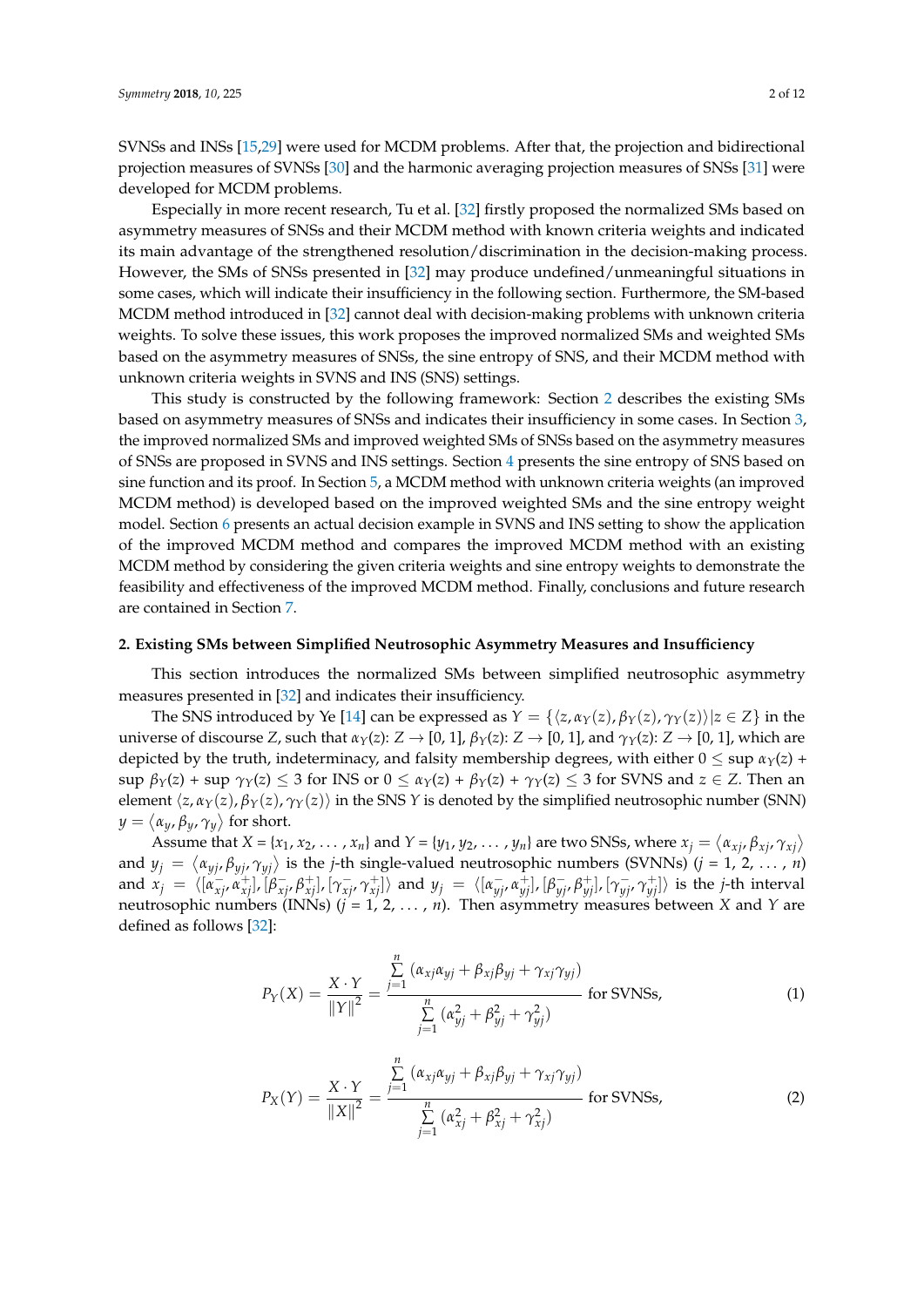$$
P_{Y}(X) = \frac{X \cdot Y}{\|Y\|^{2}} = \frac{\sum_{j=1}^{n} (\alpha_{xj}^{-} \alpha_{yj}^{-} + \alpha_{xj}^{+} \alpha_{yj}^{+} + \beta_{xj}^{-} \beta_{yj}^{-} + \beta_{xj}^{+} \beta_{yj}^{+} + \gamma_{xj}^{-} \gamma_{yj}^{-} + \gamma_{xj}^{+} \gamma_{yj}^{+})}{\sum_{j=1}^{n} [(\alpha_{yj}^{-})^{2} + (\alpha_{yj}^{+})^{2} + (\beta_{yj}^{-})^{2} + (\gamma_{yj}^{-})^{2} + (\gamma_{yj}^{+})^{2}]}
$$
 for INSs, (3)

$$
P_X(Y) = \frac{X \cdot Y}{\|X\|^2} = \frac{\sum\limits_{j=1}^{N} (\alpha_{xj}^{-} \alpha_{yj}^{-} + \alpha_{xj}^{+} \alpha_{yj}^{+} + \beta_{xj}^{-} \beta_{yj}^{-} + \beta_{xj}^{+} \beta_{yj}^{+} + \gamma_{xj}^{-} \gamma_{yj}^{-} + \gamma_{xj}^{+} \gamma_{yj}^{+})}{\sum\limits_{j=1}^{N} [(\alpha_{xj}^{-})^2 + (\alpha_{xj}^{+})^2 + (\beta_{xj}^{-})^2 + (\beta_{xj}^{+})^2 + (\gamma_{xj}^{-})^2 + (\gamma_{xj}^{+})^2]} \text{ for INSs.}
$$
(4)

Thus, the normalized SM between SNSs (SVNSs and INSs) *X* and *Y* introduced in [\[32\]](#page-11-1) is presented as follows:

$$
M(X,Y) = \frac{1}{1 + \left|\frac{X \cdot Y}{\|X\|^2} - \frac{X \cdot Y}{\|Y\|^2}\right|} = \frac{\|X\|^2 \|Y\|^2}{\|X\|^2 \|Y\|^2 + \left|\|X\|^2 - \|Y\|^2\right| X \cdot Y},\tag{5}
$$

which contains the following normalized SMs of single-valued and interval neutrosophic asymmetry measures:

$$
M_{1}(X,Y) = \frac{\|X\|^{2}\|Y\|^{2}}{\|X\|^{2}\|Y\|^{2}+\|X\|^{2}-\|Y\|^{2}\|X\cdot Y}
$$
  
\n
$$
= \frac{\sum_{j=1}^{n}[(\alpha_{xj})^{2}+(\beta_{xj})^{2}+(\gamma_{xj})^{2}]\times \sum_{j=1}^{n}[(\alpha_{yj})^{2}+(\beta_{yj})^{2}+(\gamma_{yj})^{2}]}{\left[\sum_{j=1}^{n}[(\alpha_{xj})^{2}+(\beta_{xj})^{2}+(\gamma_{xj})^{2}]\times \sum_{j=1}^{n}[(\alpha_{yj})^{2}+(\beta_{yj})^{2}+(\gamma_{yj})^{2}]}+\left(\gamma_{yj}\right)^{2}\right]} \text{ for SVMSs,}
$$
  
\n
$$
+ \left|\sum_{j=1}^{n}[(\alpha_{xj})^{2}+(\beta_{xj})^{2}+(\gamma_{xj})^{2}]-\sum_{j=1}^{n}[(\alpha_{yj})^{2}+(\beta_{yj})^{2}+(\gamma_{yj})^{2}]\right|
$$
  
\n
$$
\times \sum_{j=1}^{n}[\alpha_{xj}\alpha_{yj}+\beta_{xj}\beta_{yj}+\gamma_{xj}\gamma_{yj}]
$$
  
\n(6)

$$
M_{2}(X,Y) = \frac{\|x\|^{2}\|y\|^{2}}{\|x\|^{2}+\|x\|^{2}-\|y\|^{2}\{x\}}\n= \frac{\sum_{j=1}^{1} \left[ (\alpha_{xy}^{-})^{2}+(\alpha_{xy}^{+})^{2}+(\beta_{xy}^{-})^{2}+(\beta_{xy}^{+})^{2}+(\gamma_{xy}^{-})^{2}+(\alpha_{yy}^{+})^{2}+(\beta_{yy}^{-})^{2}+(\beta_{yy}^{-})^{2}+(\beta_{yy}^{-})^{2}+(\gamma_{yy}^{+})^{2}\right]}{\left[\sum_{j=1}^{n} \left[ (\alpha_{xy}^{-})^{2}+(\alpha_{xy}^{+})^{2}+(\beta_{xy}^{-})^{2}+(\beta_{xy}^{-})^{2}+(\gamma_{xy}^{-})^{2}+(\gamma_{xy}^{+})^{2}+(\beta_{yy}^{-})^{2}+(\beta_{yy}^{-})^{2}+(\beta_{yy}^{-})^{2}+(\gamma_{yy}^{+})^{2}\right]+(\beta_{yy}^{-})^{2}+(\gamma_{yy}^{+})^{2}\right]} \text{ for INS}\\ + \left|\sum_{j=1}^{n} \left[ (\alpha_{xy}^{-})^{2}+(\alpha_{xy}^{+})^{2}+(\beta_{xy}^{-})^{2}+(\beta_{xy}^{-})^{2}+(\gamma_{xy}^{-})^{2}+(\gamma_{xy}^{+})^{2}\right] - \sum_{j=1}^{n} \left[ (\alpha_{yy}^{-})^{2}+(\alpha_{yy}^{+})^{2}+(\beta_{yy}^{-})^{2}+(\gamma_{yy}^{-})^{2}+(\gamma_{yy}^{+})^{2}\right] \right] \times \sum_{j=1}^{n} \left[ (\alpha_{xy}^{-})^{2}+(\alpha_{xy}^{+})^{2}+(\beta_{yy}^{-})^{2}+(\beta_{yy}^{-})^{2}+(\gamma_{yy}^{-})^{2}\right] \times \left[\sum_{j=1}^{n} \left[ (\alpha_{xy}^{-})^{2}+\alpha_{xy}^{+}\alpha_{xy}^{+}+\beta_{xy}^{+}\beta_{yy}^{-}+\beta_{xy}^{+}\beta_{yy}^{+}+\gamma_{xy}^{-}\gamma_{yy}^{-}+\gamma_{xy}^{+}\gamma_{yy}^{+}\right]\right]
$$
\n
$$
(7)
$$

However, when  $x_j = \langle \alpha_{xj}, \beta_{xj}, \gamma_{xj} \rangle =$  < 0,0,0 > or  $y_j = \langle \alpha_{yj}, \beta_{yj}, \gamma_{yj} \rangle =$  < 0,0,0 > and  $x_j =$  $[\alpha_{xj}^-, \alpha_{xj}^+]$ ,  $[\beta_{xj}^-, \beta_{xj}^+]$ ,  $[\gamma_{xj}^-, \gamma_{xj}^+]$   $> = <\, [0,0]$ ,  $[0,0]$ ,  $[0,0] > \text{or } y_j = <\, [\alpha_{yj}^-, \alpha_{yj}^+]$ ,  $[\beta_{yj}^-, \beta_{yj}^+]$ ,  $[\gamma_{yj}^-, \gamma_{yj}^+] > = <\,$  $[0, 0]$ ,  $[0, 0]$ ,  $[0, 0]$   $>$   $(j = 1, 2, ..., n)$  in *X* or *Y*, Equations (6) and (7) are undefined/unmeaningful. In these cases, existing SMs of SNSs (SVNSs and INSs) cannot be suitable for the decision-making and pattern recognition problems with the neutrosophic information. Hence, it is necessary to improve the algorithm of the existing normalized SMs.

### <span id="page-2-0"></span>**3. Improved Normalized SMs of SNSs**

To overcome the aforementioned insufficiency of the existing SMs [\[32\]](#page-11-1), an improved normalized SM based on simplified neutrosophic asymmetry measures between SNSs *X* and *Y* is proposed as follows:

$$
H(X,Y) = 1 - \frac{|P_X(Y) - P_Y(X)|}{P_X(Y) + P_Y(X)} = 1 - \frac{\left| \|Y\|^2 - \|X\|^2 \right|}{\|Y\|^2 + \|X\|^2},\tag{8}
$$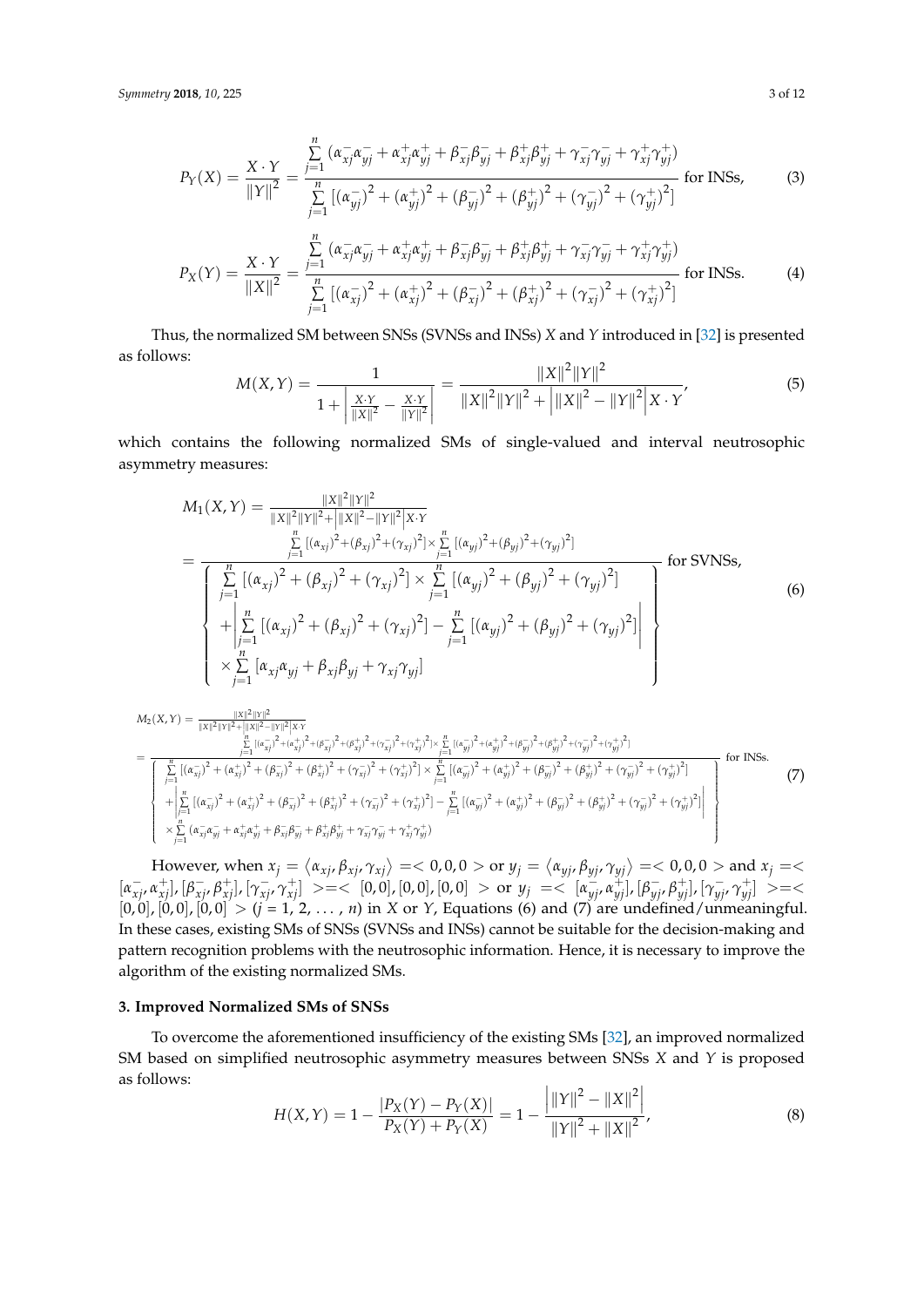which contains the following normalized SMs of SVNSs and INSs:

$$
H_{1}(X,Y) = 1 - \frac{\left|\|Y\|^{2} - \|X\|^{2}\right|}{\|Y\|^{2} + \|X\|^{2}} = 1 - \frac{\left|\sum_{j=1}^{n} (\alpha_{yj}^{2} + \beta_{yj}^{2} + \gamma_{yj}^{2}) - \sum_{j=1}^{n} (\alpha_{xj}^{2} + \beta_{xj}^{2} + \gamma_{xj}^{2})\right|}{\sum_{j=1}^{n} (\alpha_{yj}^{2} + \beta_{yj}^{2} + \gamma_{yj}^{2}) + \sum_{j=1}^{n} (\alpha_{xj}^{2} + \beta_{xj}^{2} + \gamma_{xj}^{2})}
$$
 for SVMs, (9)  

$$
H_{2}(X,Y) = 1 - \frac{\left|\|Y\|^{2} - \|X\|^{2}\right|}{\|Y\|^{2} + \|X\|^{2}} = 1 - \frac{\left|\sum_{j=1}^{n} [(\alpha_{yj}^{2})^{2} + (\alpha_{yj}^{2})^{2} + (\beta_{yj}^{2})^{2} + (\beta_{yj}^{2})^{2} + (\gamma_{yj}^{2})^{2} + (\gamma_{yj}^{2})^{2}\right|}{\left(\sum_{j=1}^{n} [(\alpha_{yj}^{2})^{2} + (\alpha_{yj}^{2})^{2} + (\beta_{yj}^{2})^{2} + (\beta_{yj}^{2})^{2} + (\gamma_{yj}^{2})^{2} + (\gamma_{yj}^{2})^{2}\right)}
$$
for INSs, (10)  

$$
+ \sum_{j=1}^{n} [(\alpha_{yj}^{2})^{2} + (\alpha_{yj}^{2})^{2} + (\beta_{yj}^{2})^{2} + (\beta_{yj}^{2})^{2} + (\gamma_{yj}^{2})^{2} + (\gamma_{yj}^{2})^{2}]
$$

where  $X = \{x_1, x_2, \ldots, x_n\}$  and  $Y = \{y_1, y_2, \ldots, y_n\}$  are the two SNSs, including the SVNNs  $x_j$  =  $\langle \alpha_{xj}, \beta_{xj}, \gamma_{xj} \rangle$  and  $y_j$  =  $\langle \alpha_{yj}, \beta_{yj}, \gamma_{yj} \rangle$  (*j* = 1, 2, ..., *n*) and the INNs  $x_j = \langle [\alpha_{xj}^-, \alpha_{xj}^+] , [\beta_{xj}^-, \beta_{xj}^+] , [\gamma_{xj}^-, \gamma_{xj}^+] \rangle$  and  $y_j = \langle [\alpha_{yj}^-, \alpha_{yj}^+] , [\beta_{yj}^-, \beta_{yj}^+] , [\gamma_{yj}^-, \gamma_{yj}^+] \rangle$   $(j = 1, 2, ..., n)$  in X and *Y*.

Since Equations (9) and (10) are the normalized SMs of SVNSs and INSs, they satisfy the conditions:  $H_k(X, Y) = H_k(Y, X)$  and  $0 \le H_k(X, Y) \le 1$  for  $k = 1, 2$ . Then the improved SMs of SVNSs and INSs can overcome the insufficiency of the existing SMs of SVNSs and INSs because the improved SMs do not imply the aforementioned undefined/unmeaningful situation, and also show simpler algorithms in comparison to Equations (6) and (7).

If the importance of each element  $x_j$  or  $y_j$  ( $j = 1, 2, ..., n$ ) is considered in *X* and *Y* by  $w_j$ , with  $w_j \in [0, 1]$  and  $\sum_{j=1}^n w_j = 1$ , the improved weighted SM between asymmetry measures of SNSs can be presented by:

$$
W(X,Y) = 1 - \frac{|P_{Xw}(Y) - P_{Yw}(X)|}{P_{Xw}(Y) + P_{Yw}(X)} = 1 - \frac{\left| ||Y||_w^2 - ||X||_w^2 \right|}{||Y||_w^2 + ||X||_w^2},\tag{11}
$$

which contains the following improved weighted SMs of SVNSs and INSs:

$$
W_{1}(X,Y) = 1 - \frac{\left| \sum_{j=1}^{n} w_{j}^{2} (\alpha_{yj}^{2} + \beta_{yj}^{2} + \gamma_{yj}^{2}) - \sum_{j=1}^{n} w_{j}^{2} (\alpha_{xj}^{2} + \beta_{xj}^{2} + \gamma_{xj}^{2}) \right|}{\sum_{j=1}^{n} w_{j}^{2} (\alpha_{yj}^{2} + \beta_{yj}^{2} + \gamma_{yj}^{2}) + \sum_{j=1}^{n} w_{j}^{2} (\alpha_{xj}^{2} + \beta_{xj}^{2} + \gamma_{xj}^{2})}
$$
 for SVMSs, (12)  

$$
\frac{\left| \sum_{j=1}^{n} w_{j}^{2} [(\alpha_{yj}^{-})^{2} + (\alpha_{yj}^{+})^{2} + (\beta_{yj}^{-})^{2} + (\beta_{yj}^{+})^{2} + (\gamma_{yj}^{-})^{2} + (\gamma_{yj}^{+})^{2} \right|}{-\sum_{j=1}^{n} w_{j}^{2} [(\alpha_{xj}^{-})^{2} + (\alpha_{xj}^{+})^{2} + (\beta_{xj}^{-})^{2} + (\beta_{xj}^{+})^{2} + (\gamma_{xj}^{-})^{2} + (\gamma_{yj}^{+})^{2}]}
$$
  
for INSs. (13)  

$$
\left\{ \sum_{j=1}^{n} w_{j}^{2} [(\alpha_{yj}^{-})^{2} + (\alpha_{yj}^{+})^{2} + (\beta_{yj}^{-})^{2} + (\beta_{yj}^{+})^{2} + (\gamma_{yj}^{-})^{2} + (\gamma_{yj}^{+})^{2}] + \sum_{j=1}^{n} w_{j}^{2} [(\alpha_{xj}^{-})^{2} + (\alpha_{xj}^{+})^{2} + (\beta_{xj}^{-})^{2} + (\gamma_{xj}^{-})^{2} + (\gamma_{xj}^{+})^{2}] \right\}
$$
for INSs. (13)

Since Equations (12) and (13) are the weighted normalized SMs of SVNSs and INSs, they also satisfy these conditions:  $W_k(X, Y) = W_k(Y, X)$  and  $0 \leq W_k(X, Y) \leq 1$  for  $k = 1, 2$ .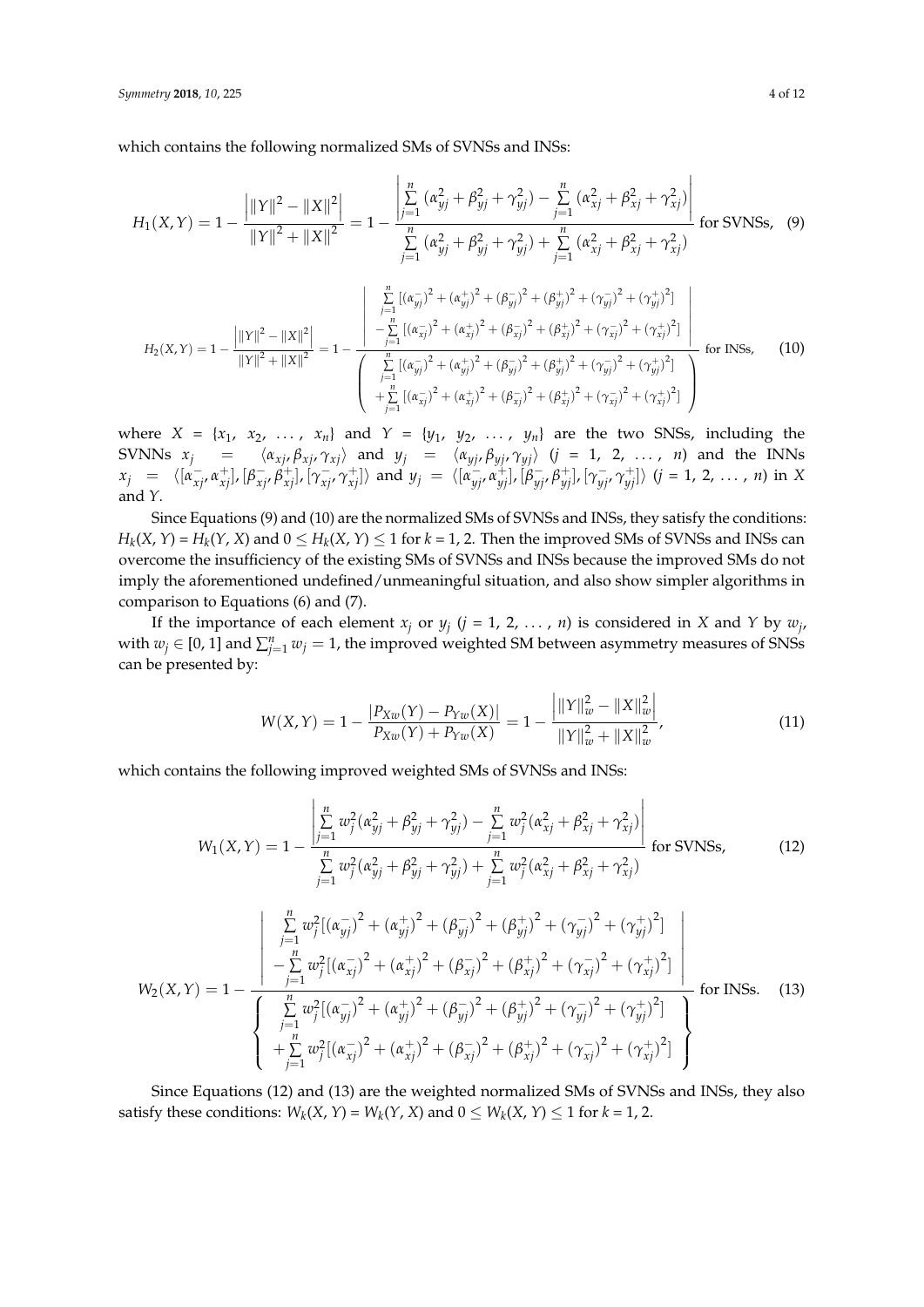## <span id="page-4-0"></span>**4. Simplified Neutrosophic Sine Entropy**

In this section, we propose the sine entropy of SNS based on sine function to determine unknown criteria weights in the following MCDM problems.

**Definition 1.** Let  $Y = \{y_1, y_2, ..., y_n\}$  be an SNS, where  $y_j = \langle \alpha_{y_j}, \beta_{y_j}, \gamma_{y_j} \rangle$  is the j-th SVNN and  $y_j$  =  $\langle [\alpha_{yj}^-, \alpha_{yj}^+], [\beta_{yj}^-, \beta_{yj}^+], [\gamma_{yj}^-, \gamma_{yj}^+]\rangle$  is the j-th INN (j = 1, 2, ..., n). Then the sine entropy measures *of Y are defined as follows:*

$$
S_{E1}(Y) = \frac{1}{3n} \sum_{j=1}^{n} \left[ \sin(\alpha_j \pi) + \sin(\beta_j \pi) + \sin(\gamma_j \pi) \right] \text{ for the SVMS } Y,
$$
 (14)

$$
S_{E2}(Y) = \frac{1}{6n} \sum_{j=1}^{n} \left[ \sin(\alpha_j^- \pi) + \sin(\beta_j^- \pi) + \sin(\gamma_j^- \pi) + \sin(\alpha_j^+ \pi) + \sin(\beta_j^+ \pi) + \sin(\gamma_j^+ \pi) \right] \text{ for the INS Y.} \tag{15}
$$

Following an axiomatic definition of the entropy measures of SNSs [\[33](#page-11-2)[,34\]](#page-11-3), the sine entropy measures of SVNS and INS have the following theorem.

**Theorem 1.** Let the fuzziest SVNN be  $a_i = 0.5$ , 0.5, 0.5> or the fuzziest INN be  $a_i = 0.5$ , 0.5], [0.5, 0.5], *[0.5, 0.5]*  $\le$  *(j = 1, 2, ..., n) in the fuzziest SNS A = {* $a_1, a_2, \ldots, a_n$ *}. Then, the sine entropy measure*  $S_{Ek}(Y)$ *(k = 1, 2) satisfies the following properties:*

- (E1)  $S_{Fk}(Y) = 0$  if  $Y = \{y_1, y_2, ..., y_n\}$  is a crisp set, i.e.,  $y_i = \langle 1, 0, 0 \rangle$  or  $y_i = \langle 0, 0, 1 \rangle$  for SVNN and  $y_j = \langle [1, 1], [0, 0], [0, 0] \rangle$  or  $y_j = \langle [0, 0], [0, 0], [1, 1] \rangle$   $(j = 1, 2, ..., n)$  for INS;
- (E2)  $S_{E_k}(Y) = 1$  if and only if  $y_j = a_j$  ( $j = 1, 2, ..., n$ );
- (E3) If the closer an SNS  $Y$  is to the fuzziest SNS  $A$  than an SNS  $X$ , the fuzzier  $Y$  is than  $X$ , then  $S_{EK}(X)$ ≤ *SEk*(*Y*);
- (E4)  $S_{Ek}(Y) = S_{Ek}(Y^c)$  if  $Y^c$  is the complement of *Y*.

#### **Proof:**

(E1) For a crisp set  $Y = \{y_1, y_2, \dots, y_n\}$ , i.e.,  $y_i = \langle 1, 0, 0 \rangle$  or  $y_i = \langle 0, 0, 1 \rangle$  for SVNN and  $y_i = \langle 1, 1 \rangle$ , [0, 0], [0, 0]> or  $y_j = \langle [0, 0], [0, 0], [1, 1] \rangle$  ( $j = 1, 2, ..., n$ ) for INN, by use of Equation (14) we obtain the following result:

$$
S_{E1}(Y) = \frac{1}{3n} \sum_{j=1}^{n} \left[ \sin(\alpha_j \pi) + \sin(\beta_j \pi) + \sin(\gamma_j \pi) \right] = \frac{n}{3n} \left[ \sin(1 \times \pi) + \sin(0 \times \pi) + \sin(0 \times \pi) \right] = 0,
$$

or

$$
S_{E1}(Y) = \frac{1}{3n} \sum_{j=1}^{n} \left[ \sin(\alpha_j \pi) + \sin(\beta_j \pi) + \sin(\gamma_j \pi) \right] = \frac{n}{3n} \left[ \sin(0 \times \pi) + \sin(0 \times \pi) + \sin(1 \times \pi) \right] = 0,
$$

and by use of Equation (15) we also obtain the following result:

$$
S_{E2}(Y) = \frac{1}{6n} \sum_{j=1}^{n} \left[ \sin(\alpha_j^{-} \pi) + \sin(\beta_j^{-} \pi) + \sin(\gamma_j^{-} \pi) + \sin(\alpha_j^{+} \pi) + \sin(\beta_j^{+} \pi) + \sin(\gamma_j^{+} \pi) \right]
$$
  
=  $\frac{n}{6n} [\sin(1 \times \pi) + \sin(0 \times \pi) + \sin(0 \times \pi) + \sin(1 \times \pi) + \sin(0 \times \pi) + \sin(0 \times \pi)] = 0,$ 

or:

$$
S_{E2}(Y) = \frac{1}{6n} \sum_{j=1}^{n} \left[ \sin(\alpha_j^-\pi) + \sin(\beta_j^-\pi) + \sin(\gamma_j^-\pi) + \sin(\alpha_j^+\pi) + \sin(\beta_j^+\pi) + \sin(\gamma_j^+\pi) \right]
$$
  
=  $\frac{n}{6n} [\sin(0 \times \pi) + \sin(0 \times \pi) + \sin(1 \times \pi) + \sin(0 \times \pi) + \sin(0 \times \pi) + \sin(1 \times \pi)] = 0.$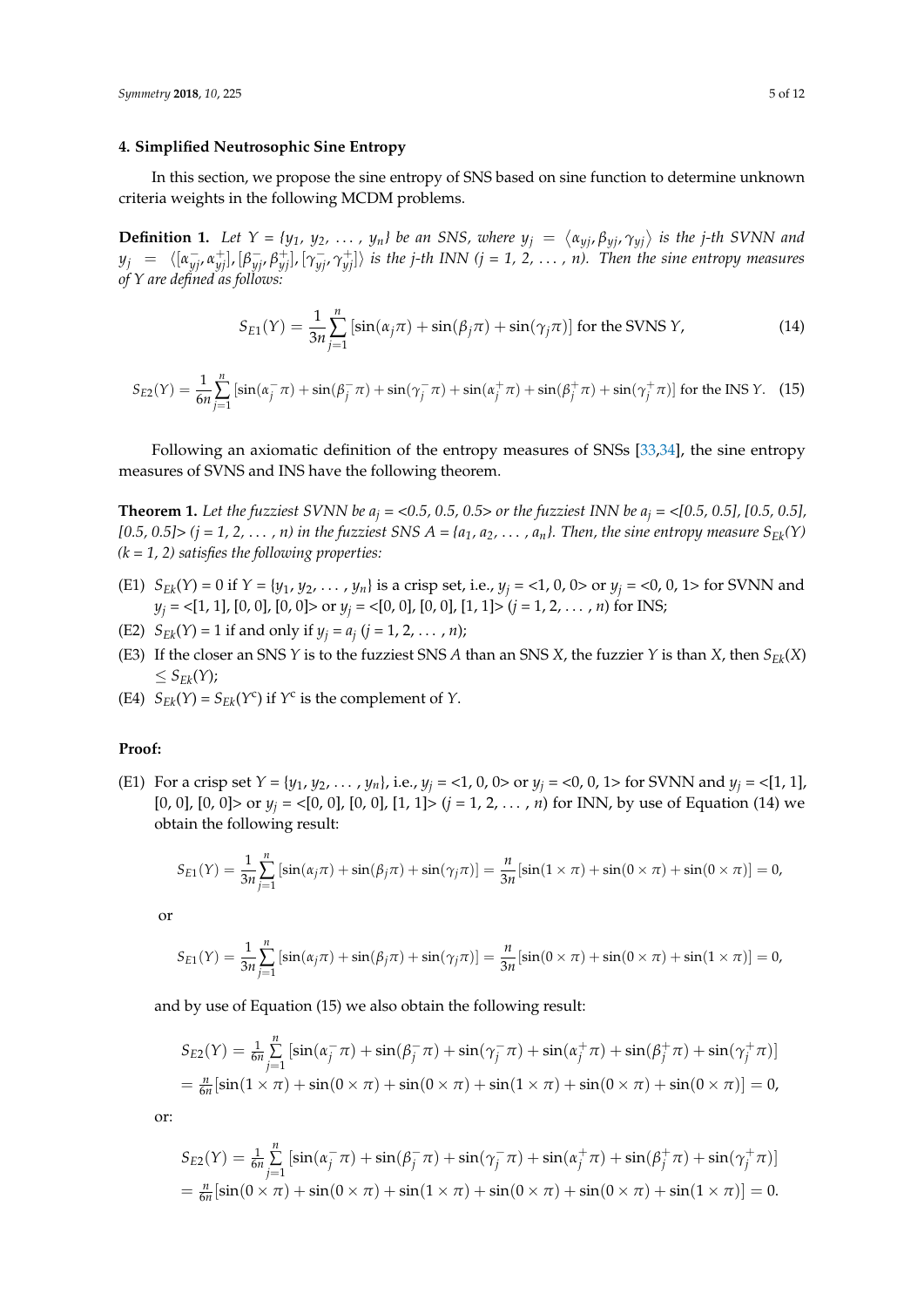(E2) Let the sine function be  $f(z_j) = \sin(z_j \pi)$  for  $z_j \in [0, 1]$  ( $j = 1, 2, ..., n$ ). By differentiating  $f(z_j)$  with respect to *z<sup>j</sup>* and equating to zero, there exist the following results:

$$
\frac{\partial f(z_j)}{\partial z_j} = \pi \cos(z_j \pi),
$$
\n
$$
\frac{\partial f(z_j)}{\partial z_j} = \pi \cos(z_j \pi) = 0.
$$
\n(16)

Thus, the critical point of  $z_j$  is  $z_j$  = 0.5.

By differentiating Equation (16) with respect to *z<sup>j</sup>* , we obtain:

$$
\frac{\partial^2 f(z_j)}{\partial (z_j)^2} = -\pi^2 \sin(z_j \pi). \tag{17}
$$

Hence, Equation (17) can indicate the following inequality:

$$
\frac{\partial^2 f(z_j)}{\partial (z_j)^2} < 0 \text{ for } z_j = 0.5.
$$

Obviously,  $f(z_j)$  for  $z_j \in [0, 1]$  implies a concave function with the global maximum  $f(z_j) = 1$  at  $z_j$  = 0.5. Then, the sine entropy measures of an SNS *Y* can be expressed as the following two forms:

$$
S_{E1}(Y) = \frac{1}{3n} \sum_{j=1}^{n} \left[ f(\alpha_{yj}) + f(\beta_{yj}) + f(\gamma_{yj}) \right] \text{ for the SVNS } Y,
$$
  

$$
S_{E2}(Y) = \frac{1}{6n} \sum_{j=1}^{n} \left[ f(\alpha_{yj}^{-}) + f(\beta_{yj}^{-}) + f(\gamma_{yj}^{-}) \right] \text{ for the INS } Y.
$$

Clearly, *S*<sub>*Ek*</sub>(*Y*) = 1 (*k* = 1, 2) ⇔ *y<sub>j</sub>* =  $a_j$  = < 0.5, 0.5, 0.5> or *y<sub>j</sub>* =  $a_j$  = < [0.5, 0.5], [0.5, 0.5], [0.5, 0.5]>  $(j = 1, 2, \ldots, n).$ 

(E3) According to Equation (16),  $f(z_j)$  for  $z_j \in [0, 1]$  ( $j = 1, 2, ..., n$ ) is an increasing function if  $z_j < 0.5$ and then it is a decreasing function if  $z_i > 0.5$ .

Therefore, the closer an SNS *Y* is to the fuzziest SNS *A* than an SNS *X*, and then  $S_{Ek}(X) \leq S_{Ek}(Y)$  $(k = 1, 2)$ .

(E4) Since the complement of the SVNN  $y_j = \langle \alpha_{yj}, \beta_{yj}, \gamma_{yj} \rangle$  in *Y* is  $y_j^c = \langle \gamma_{yj}, 1 - \beta_{yj}, \alpha_{yj} \rangle$ , i.e.,  $(\alpha_{yj})^c = \gamma_{yj}$  and  $(\beta_{yj})^c = 1 - \beta_{yj}$  (*j* = 1, 2, ..., *n*) and the complement of the INN  $y_j$  =  $\langle [\alpha_{yj}^-, \alpha_{yj}^+] , [\beta_{yj}^-, \beta_{yj}^+] , [\gamma_{yj}^-, \gamma_{yj}^+] \rangle$  in Y is  $y_j^c$  =  $\langle [\gamma_{yj}^-, \gamma_{yj}^+] , [1 - \beta_{yj}^+ , 1 - \beta_{yj}^- ] , [\alpha_{yj}^-, \alpha_{yj}^+ ] \rangle$ i.e.,  $[\alpha_{yj}^-, \alpha_{yj}^+]^{c} = [\gamma_{yj}^-, \gamma_{yj}^+]$  and  $[\beta_{yj}^-, \beta_{yj}^+]^{c} = [1 - \beta_{yj}^+, 1 - \beta_{yj}^-]$   $(j = 1, 2, ..., n)$ . Then, there is  $S_{Ek}(Y^c) = S_{Ek}'(Y)$  ( $k = 1, 2$ ) by using Equations (14) and (15).

This completes the proof of the theorem.  $\square$ 

It is worth noting that the SVNS *Y* is a special case of the INS *Y* if  $\alpha_{yj}^- = \alpha_{yj}^+ = \alpha_{yj'}$ ,  $\beta_{yj}^- = \beta_{yj'}^+ = \beta_{yj'}$ and  $\gamma_{yj}^- = \gamma_{yj}^+ = \gamma_{yj}$  in the INN  $y_j = \langle [\alpha_{yj}^-, \alpha_{yj}^+] , [\beta_{yj}^-, \beta_{yj}^+] , [\gamma_{yj}^-, \gamma_{yj}^+] \rangle$   $(j = 1, 2, ..., n)$ . In this case, Equation (15) is reduced to Equation (14).

#### <span id="page-5-0"></span>**5. Decision-Making Method Using the Improved Weighted SMs of SNSs**

In this section, the improved weighted SMs of SNSs (SVNSs and INSs) and the simplified neutrosophic sine entropy are utilized for MCDM problems with unknown criteria weights.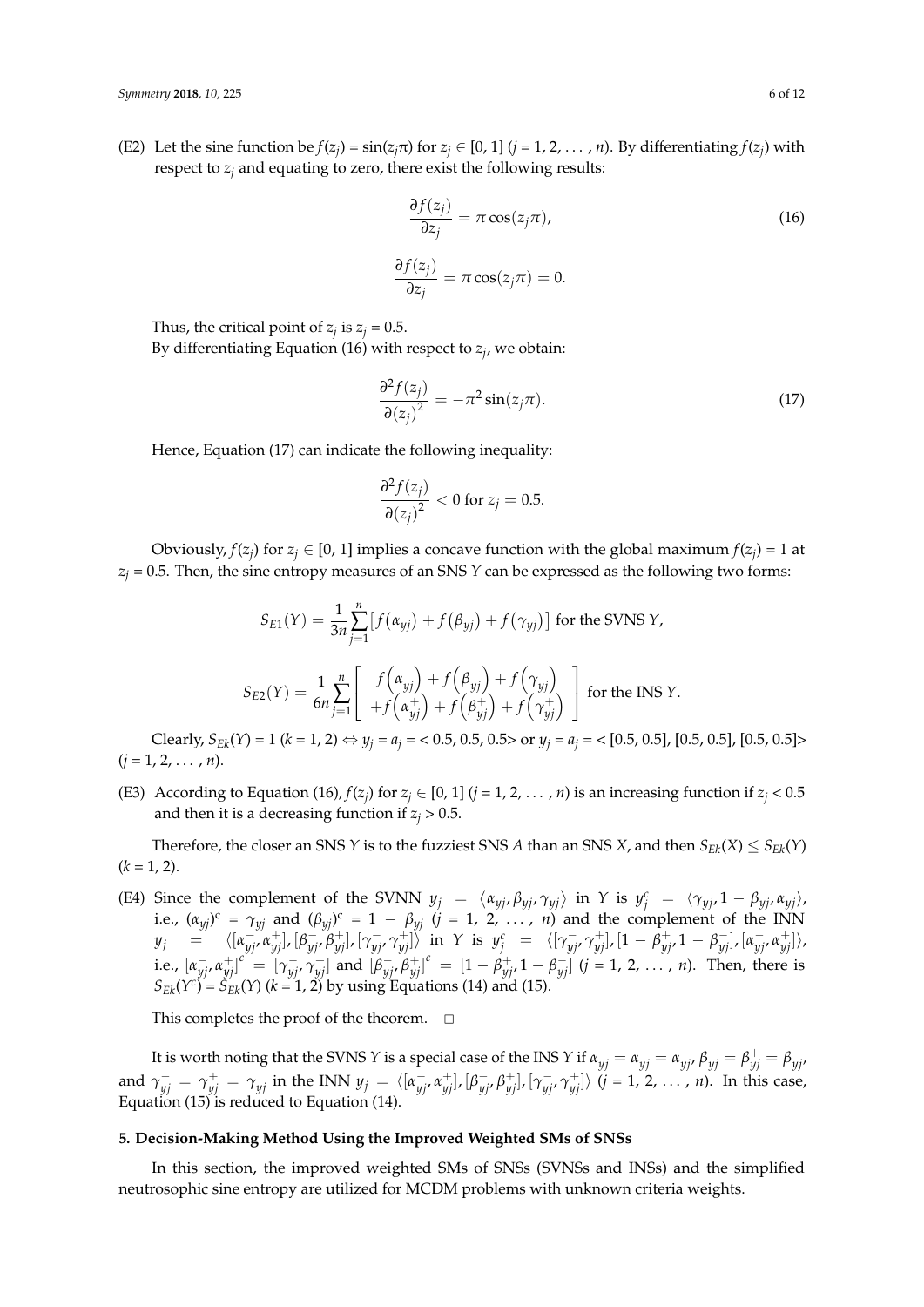In a MCDM problem with unknown criteria weights, suppose that a set of alternatives is  $Y = \{Y_1, Y_2, \ldots, Y_m\}$  and a set of criteria is  $R = \{R_1, R_2, \ldots, R_n\}$ . Thus, we propose the MCDM method based on the improved weighted SMs of SNSs and the sine entropy weights of SNSs in SVNS and INS setting, which is called the improved MCDM method in the following.

In SNS (SVNS and INS) setting, the suitable evaluations of each alternative *Y<sup>j</sup>* (*j* = 1, 2, . . . , *n*) over criteria  $R_i$  ( $i = 1, 2, ..., m$ ) are represented by an SNS  $Y_i = \{y_{i1}, y_{i2}, ..., y_{in}\}$ , where  $y_{ij} = \langle \alpha_{ij}, \beta_{ij}, \gamma_{ij} \rangle$  is an SVNN for  $\alpha_{ij}$ ,  $\beta_{ij}$ ,  $\gamma_{ij}\in$  [0, 1] and  $0\leq\alpha_{ij}+\beta_{ij}+\gamma_{ij}\leq$  3 or  $y_{ij}=\langle[\alpha_{ij}^-\,,\alpha_{ij}^+],[\beta_{ij}^-\,,\beta_{ij}^+],[\gamma_{ij}^-\,,\gamma_{ij}^+]\rangle$  is an INN for  $\alpha_{ij}$ ,  $\beta_{ij}$ ,  $\gamma_{ij} \subseteq [0, 1]$  and  $0 \leq \alpha_{ij}^+ + \beta_{ij}^+ + \gamma_{ij}^+ \leq 3$ . Thus, the decision matrix of SNSs  $M = (y_{ij})_{m \times n}$ can be established in SVNS or INS setting. Thus, the improved MCDM method is indicated by the following steps:

- **Step 1.** Based on the concept of an ideal solution (alternative), we can determine the ideal solution  $Y^*$  =  $\{y_1^*, y_2^*, \ldots, y_n^*\}$  where  $y_j^*$  =<  $\alpha_j^*, \beta_j^*, \gamma_j^*$  >=<  $\max_i (\alpha_{ij})$ ,  $\min_i (\beta_{ij})$ ,  $\min_i (\gamma_{ij})$  > is an ideal SVNN or  $y_j^*$  =<  $\alpha_j^*, \beta_j^*, \gamma_j^*$  >=<  $[\max_i(\alpha_{ij}^-), \max_i(\alpha_{ij}^+)]$ ,  $[\min_i(\beta_{ij}^-), \min_i(\beta_{ij}^+)]$ ,  $[\min_i(\gamma_{ij}^-), \min_i(\gamma_{ij}^+)] >$  is an ideal INN  $(j = 1, j)$ 2.  $\ldots$  *n*:  $i = 1, 2, \ldots$  *m*).
- **Step 2.** Since the fuzziness/uncertainty of a criterion evaluation increases, the criterion weight should decrease. So, based on the sine entropy measure formula Equation (14) or (15) we can calculate unknown weights of each criterion by the following sine entropy weight model:

$$
w_j = \frac{1 - S_{Ek}(y_{ij})}{n - \sum_{j=1}^{n} S_{Ek}(y_{ij})},
$$
\n(18)

where  $S_{E1}(y_{ij})$  =  $\frac{1}{3m}$ *m* ∑  $\sum_{i=1}$  [sin( $\alpha_{ij}\pi$ ) + sin( $\beta_{ij}\pi$ ) + sin( $\gamma_{ij}\pi$ )] for

$$
k = 1
$$
 is the sine entropy of SVMNs or  $S_{E2}(y_{ij})$  =  $\frac{1}{6m} \sum_{i=1}^{m} [\sin(\alpha_{ij}^-\pi) + \sin(\beta_{ij}^-\pi) + \sin(\gamma_{ij}^-\pi) + \sin(\alpha_{ij}^+\pi) + \sin(\beta_{ij}^+\pi) + \sin(\gamma_{ij}^+\pi)]$  for  $k = 2$  is the sine entropy of INNs, and  $\sum_{j=1}^{n} w_j = 1$ .

**Step 3.** By use of Equation (12) for SVNSs or Equation (13) for INSs, the improved weighted SM between  $Y_i$  ( $i = 1, 2, ..., m$ ) and  $Y^*$  is given by:

$$
W_1(Y_i, Y^*) = 1 - \frac{\left| \sum_{j=1}^n w_j^2 (\alpha_{ij}^2 + \beta_{ij}^2 + \gamma_{ij}^2) - \sum_{j=1}^n w_j^2 [(\alpha_j^*)^2 + (\beta_j^*)^2 + (\gamma_j^*)^2] \right|}{\sum_{j=1}^n w_j^2 (\alpha_{ij}^2 + \beta_{ij}^2 + \gamma_{ij}^2) + \sum_{j=1}^n w_j^2 [(\alpha_j^*)^2 + (\beta_j^*)^2 + (\gamma_j^*)^2]} \right],
$$
(19)

or

$$
W_{2}(Y_{i}, Y^{*}) = 1 - \frac{\sum_{j=1}^{n} w_{j}^{2} [(\alpha_{ij}^{-})^{2} + (\alpha_{ij}^{+})^{2} + (\beta_{ij}^{-})^{2} + (\gamma_{ij}^{-})^{2} + (\gamma_{ij}^{+})^{2}]}{-\sum_{j=1}^{n} w_{j}^{2} [(\alpha_{j}^{*})^{2} + (\alpha_{j}^{*})^{2} + (\beta_{j}^{*})^{2} + (\beta_{j}^{*})^{2} + (\gamma_{j}^{*})^{2} + (\gamma_{j}^{*})^{2}]} \Bigg|
$$
  
\n
$$
W_{2}(Y_{i}, Y^{*}) = 1 - \frac{\sum_{j=1}^{n} w_{j}^{2} [(\alpha_{ij}^{-})^{2} + (\alpha_{ij}^{+})^{2} + (\beta_{ij}^{-})^{2} + (\beta_{ij}^{+})^{2} + (\gamma_{ij}^{-})^{2} + (\gamma_{ij}^{+})^{2}]}{\sum_{j=1}^{n} w_{j}^{2} [(\alpha_{j}^{*})^{2} + (\alpha_{j}^{*})^{2} + (\beta_{j}^{*})^{2} + (\beta_{j}^{*})^{2} + (\gamma_{j}^{*})^{2} + (\gamma_{j}^{*})^{2}]} \Bigg|
$$
  
\n(20)

**Step 4.** According to the improved weighted SM values of  $W_1(Y_i, Y^*)$  or  $W_2(Y_i, Y^*)$ , we can rank alternatives and choose the best one.

**Step 5.** End.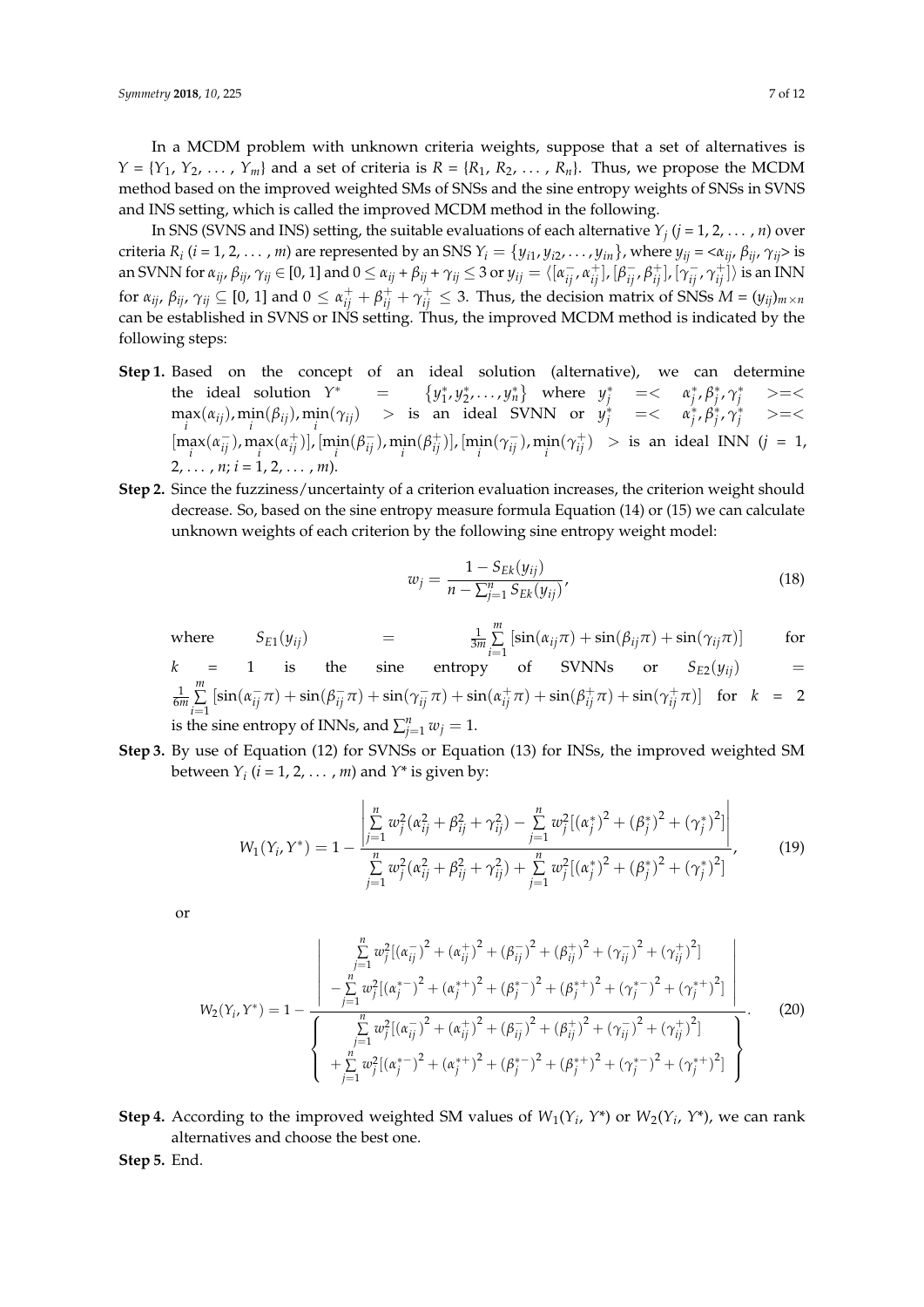## <span id="page-7-0"></span>**6. Actual Decision Examples and Comparative Analysis**

For convenient comparison, we adapt an actual decision example of manufacturing schemes (alternatives) from the literature [\[32\]](#page-11-1) in the SNS (SVNS and INS) setting to indicate the applicability of the improved MCDM method, and then present the comparative analysis with existing MCDM method [\[32\]](#page-11-1) in SVNS and INN setting to indicate the effectiveness and merits of the improved MCDM method.

## *6.1. Actual Decision Example*

A MCDM problem of manufacturing schemes (alternatives) in the flexible manufacturing system is adapted from the literature [\[32\]](#page-11-1). A set of four potential alternatives for the flexible manufacturing system is provided by  $Y = \{Y_1, Y_2, Y_3, Y_4\}$ . Then, decision-makers should select the best one, which must satisfy the requirements of the three criteria: the improvement of quality (*R*1), the market response  $(R_2)$ , and the manufacturing cost  $(R_3)$ . However, the criteria weights are unknown in this decision-making situation.

In the environment of SVNSs, the decision-makers are required to make the suitable evaluation of each alternative  $Y_i$  ( $i$  = 1, 2, 3, 4) over the criteria  $R_j$  ( $j$  = 1, 2, 3) by the evaluation information of SVNSs, which can be established as the following decision matrix of SVNSs:

$$
M_1 = \left[\begin{array}{cccc} <0.75, 0.2, 0.2> & <0.7, 0.24, 0.26> & <0.6, 0.2, 0.25> \\ <0.8, 0.1, 0.1> & <0.75, 0.2, 0.3> & <0.7, 0.3, 0.1> \\ <0.7, 0.2, 0.15> & <0.8, 0.2, 0.1> & <0.75, 0.25, 0.2> \\ <0.8, 0.1, 0.2> & <0.7, 0.15, 0.2> & <0.7, 0.2, 0.3> \end{array}\right]
$$

Thus, the improved MCDM method for the MCDM problem is described by the following decision steps:

**Step 1.** By  $y_j^* = \langle \alpha_j^*, \beta_j^*, \gamma_j^* \rangle = \langle \max_i(\alpha_{ij}), \min_i(\beta_{ij}), \min_i(\gamma_{ij}) \rangle$   $(j = 1, 2, 3; i = 1, 2, 3, 4)$ , the ideal solution (ideal alternative) of SVNSs is given as:

$$
Y^* = \{y_1^*, y_2^*, y_3^*\} = \{<0.8, 0.1, 0.1>, <0.8, 0.15, 0.1>, <0.75, 0.2, 0.1>\}.
$$

**Step 2.** By Equation (18), the criteria weight vector is obtained as follows:

$$
W = (w_1, w_2, w_3) = (0.5682, 0.2952, 0.1366).
$$

**Step 3.** By Equation (19), the improved weighted SM values between  $Y_i$  ( $i = 1, 2, 3, 4$ ) and  $Y^*$  can be yielded as follows:

$$
W_1(Y_1, Y^*) = 0.9757
$$
,  $W_1(Y_2, Y^*) = 0.9977$ ,  $W_1(Y_3, Y^*) = 0.9397$ , and  $W_1(Y_4, Y^*) = 0.9989$ .

**Step 4.** The four alternatives are ranked by  $Y_4 > Y_2 > Y_1 > Y_3$  since the SM values are  $W_1(Y_4, Y^*)$  $W_1(S_2, S^*)$  >  $W_1(S_1, S^*)$  >  $W_1(Y_3, Y^*)$ . It is obvious that  $Y_4$  is the best scheme.

In the environment of INSs, on the other hand, the suitable evaluations of the four alternatives over the three criteria are given by INS information, which can be established as the following decision matrix of INSs:

$$
M_2 = \left[\begin{array}{l|l} < [0.7, 0.8], [0.1, 0.2], [0.15, 0.3] > < [0.7, 0.8], [0.2, 0.3], [0.1, 0.3] > < [0.6, 0.7], [0, 0.2], [0.1, 0.4] > \\ < [0.75, 0.9], [0.1, 0.2], [0.1, 0.2] > < [0.7, 0.8], [0.1, 0.2], [0.1, 0.3] > < [0.6, 0.7], [0.2, 0.3], [0.1, 0.3] > \\ < [0.6, 0.8], [0.1, 0.3], [0.1, 0.2] > < [0.7, 0.8], [0.1, 0.3] > < [0.7, 0.8], [0.2, 0.4], [0.1, 0.3] > \\ < [0.8, 0.9], [0.1, 0.2], [0.1, 0.2] > < [0.7, 0.8], [0.1, 0.3] > < [0.6, 0.8], [0.2, 0.3], [0.2, 0.4] > \end{array}\right]
$$

.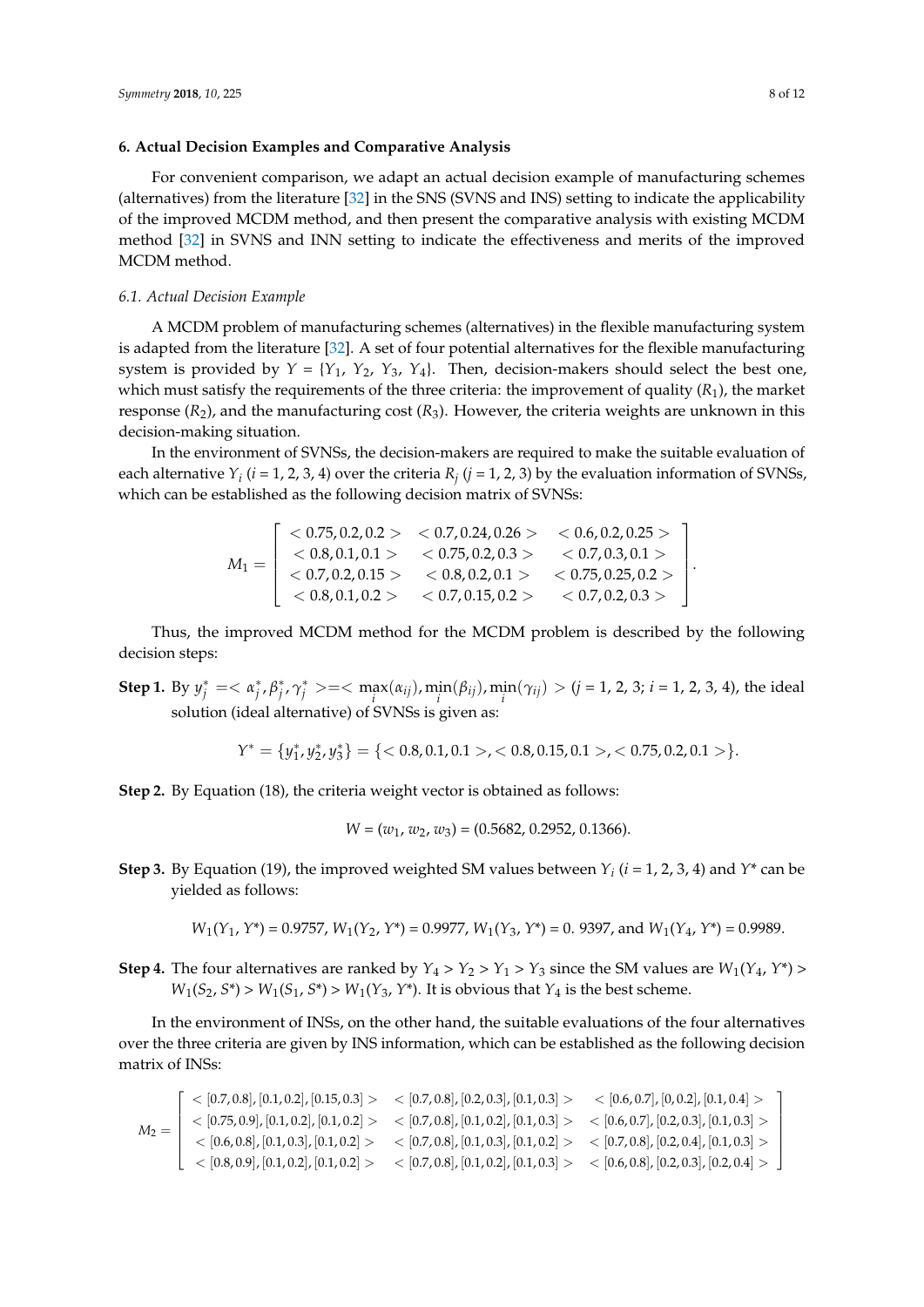**Step 1.** By  $y_j^* = \langle \alpha_j^*, \beta_j^*, \gamma_j^* \rangle = \langle [\max_i(\alpha_{ij}^-), \max_i(\alpha_{ij}^+)]$ ,  $[\min_i(\beta_{ij}^-), \min_i(\beta_{ij}^+)]$ ,  $[\min_i(\gamma_{ij}^-), \min_i(\gamma_{ij}^+) \rangle$ for  $j = 1, 2, 3$  and  $i = 1, 2, 3, 4$ , we can give the ideal solution of INSs (ideal alternative):

 $Y^* = \{y_1^*, y_2^*, \ldots, y_n^*\} = \{< [0.8, 0.9], [0.1, 0.2], [0.1, 0.2]>, < [0.7, 0.8], [0.1, 0.2], [0.1, 0.2], [0.1, 0.2], [0.0.2], [0.0.2], [0.1, 0.3] > \}$ 

**Step 2.** By Equation (18), the criteria weight vector is obtained as follows:

$$
W=(w_1,\,w_2,\,w_3)=(0.4976,\,0.3557,\,0.1467).
$$

**Step 3.** By Equation (20), the improved weighted SM values between  $Y_i$  ( $i = 1, 2, 3, 4$ ) and  $Y^*$  can be yielded as the following results:

$$
W_2(Y_1, Y^*) = 0.9521
$$
,  $W_2(Y_2, Y^*) = 0.9848$ ,  $W_2(Y_3, Y^*) = 0$ . 9145, and  $W_2(Y_4, Y^*) = 0.9933$ .

**Step 4.** Since the SM values are  $W_2(Y_4, Y^*) > W_2(Y_2, Y^*) > W_2(Y_1, Y^*) > W_2(Y_3, Y^*)$ , the four alternatives are ranked by  $Y_4 > Y_2 > Y_1 > Y_3$ . Hence, the alternative  $Y_4$  is the best one.

For the above decision results in SVNS and INS setting, two kinds of ranking orders of the four alternatives and the best scheme are identical.

#### *6.2. Comparative Analysis*

This section compares the improved MCDM method with existing MCDM method in [\[32\]](#page-11-1) to show the effectiveness and rationality of the improved MCDM method in SVNS and INS setting.

For the convenient comparison, we also give the decision results of existing MCDM method in [\[32\]](#page-11-1) and the improved MCDM method by considering the same given/known criteria weight vector  $W = (0.36, 0.3, 0.34)$  [\[32\]](#page-11-1) and the improved MCDM method regarding the sine entropy weights, which are indicated in Table [1.](#page-8-0)

<span id="page-8-0"></span>**Table 1.** Decision results of existing multi-criteria decision-making (MCDM) method [\[32\]](#page-11-1) and the improved MCDM method.

| <b>MCDM</b> Method                                    | SM Value between $Y_i$ and<br>$Y^*$ in SVNS Setting | SM Value between $Y_i$ and<br>$Y^*$ in INS Setting | Ranking Order in<br><b>SVNS Setting</b> | Ranking Order in<br><b>INS</b> Setting |
|-------------------------------------------------------|-----------------------------------------------------|----------------------------------------------------|-----------------------------------------|----------------------------------------|
| Existing MCDM with the given<br>weights $[32]$        | 0.8945, 0.9964, 0.9717, 0.9730                      | 0.9053, 0.9423, 0.9401, 0.9762                     | $Y_2 > Y_4 > Y_3 > Y_1$                 | $Y_4 > Y_2 > Y_3 > Y_1$                |
| Improved MCDM method with<br>the given weights        | 0.9394, 0.9981, 0.9853, 0.9859                      | 0.9472, 0.9691, 0.9675, 0.9877                     | $Y_2 > Y_4 > Y_3 > Y_1$                 | $Y_4 > Y_2 > Y_3 > Y_1$                |
| Improved MCDM method with<br>the sine entropy weights | 0.9757, 0.9977, 0.9397, 0.9989                      | 0.9521, 0.9848, 0.9145, 0.9933                     | $Y_4 > Y_2 > Y_1 > Y_3$                 | $Y_4 > Y_2 > Y_1 > Y_3$                |

Firstly, by the comparison between the existing MCDM method [\[32\]](#page-11-1) and the improved MCDM method for considering the same given/known criteria weight vector *W* = (0.36, 0.3, 0.34) adopted from [\[32\]](#page-11-1), we can see from Table [1](#page-8-0) that they provide the same ranking orders in either SVNS settings or INS settings. In this case, it is obvious that the improved SMs are effective and feasible. Then, by the comparison between existing MCDM method with the given/known criteria weights [\[32\]](#page-11-1) and the improved MCDM with the sine entropy weights, both demonstrate the different ranking orders because of the difference between the given/known weights and the sine entropy weights. Clearly, the criteria weights given by decision-makers' preference imply their subjectivity, while the sine entropy weight method implies its objectivity. Hence, the entropy weight method is more reasonable and more practicable than the given criteria weight method in actual MCDM problems.

However, the main highlights of the improved SMs of SNSs and the improved MCDM method are summarized as follows:

(1) The improved SMs of SNSs not only indicate simpler algorithms than the existing SMs of SNSs [\[32\]](#page-11-1), but also can overcome the insufficiency of the existing SMs of SNSs.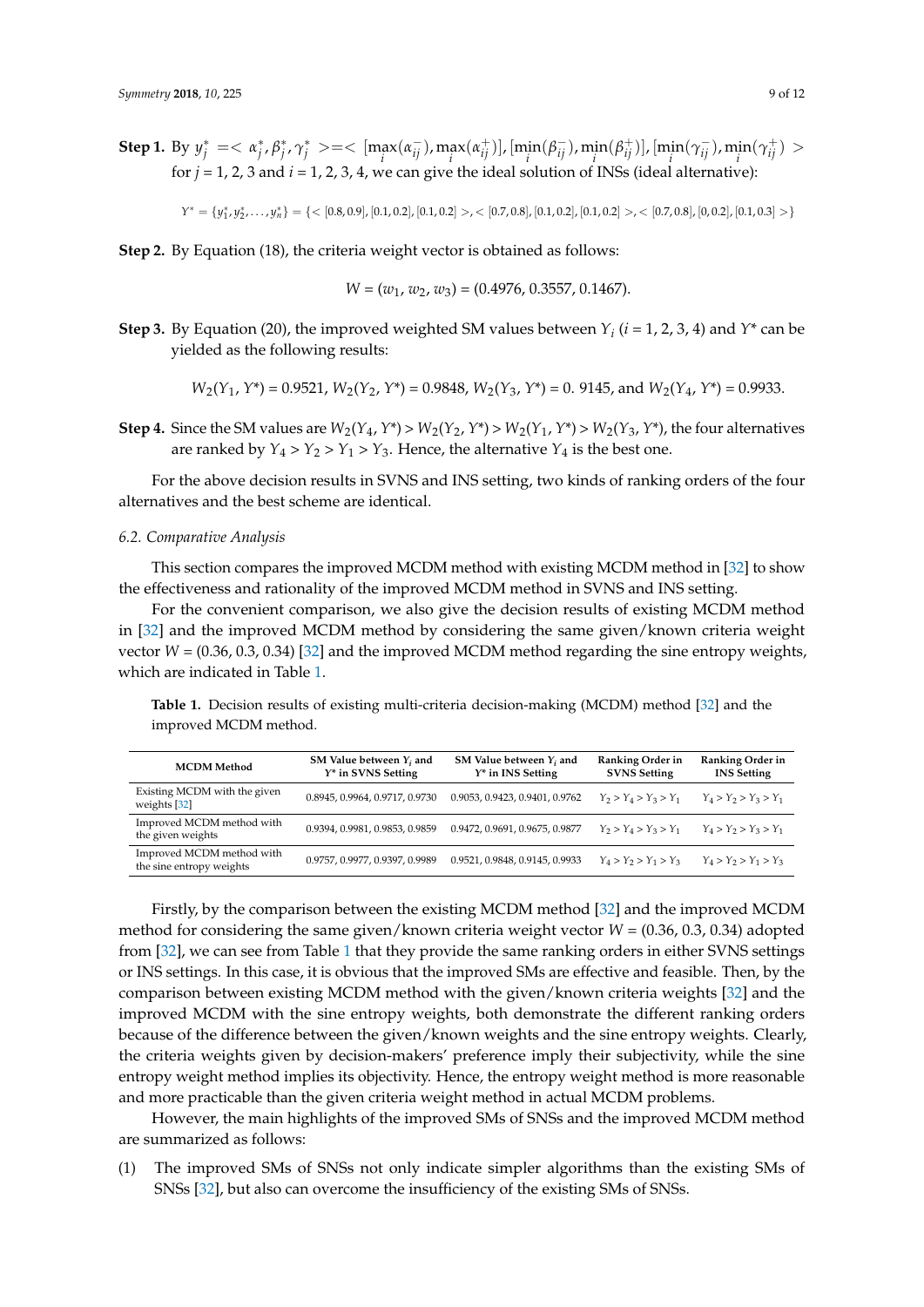- (2) The improved MCDM method based on the sine entropy weight model can handle MCDM problems with unknown criteria weights, while the existing MCDM method [\[32\]](#page-11-1) can only handle MCDM problems with known criteria weights. Hence, the former is superior to the latter in the MCDM problems.
- (3) The objective criteria weights obtained by the sine entropy weight model are more reasonable and more practicable than the known criteria weights/subjective criteria weights given by decision-makers' preference.
- (4) The improved MCDM method based on the sine entropy weight model is simple and effective in simplified neutrosophic MCDM problems with unknown criteria weights.

## <span id="page-9-3"></span>**7. Conclusions**

This work indicated the insufficiency of existing SMs of SNSs introduced in [\[32\]](#page-11-1) and proposed the improved normalized SMs of SNSs, including the improved normalized SMs between asymmetry measures of SVNSs and INSs, to overcome the insufficiency of the existing SMs, and then the novel sine entropy of SNS was presented to establish a sine entropy weight model in MCDM problems with unknown criteria weights. Based on the improved SMs of SNSs and the sine entropy weight model, an improved MCDM method for MCDM problems with unknown criteria weights was developed in SVNS and INS settings. By means of the improved weighted SM values between each alternative and the ideal solution, all alternatives can be ranked and the best one can be easily chosen as well. Lastly, an actual decision example demonstrated the applicability of the improved MCDM method, and then its effectiveness and merits are indicated by a comparative analysis with the existing MCDM method in SVNS and INS settings.

The main advantages of the improved SMs of SNSs are that it not only has simpler algorithms than the existing SMs of SNSs, but also can overcome the insufficiency of the existing SMs of SNSs, and then the objective criteria weights obtained by the sine entropy weight model is more suitable for actual MCDM problems with unknown criteria weights than the known criteria weights/subjective criteria weights given by the decision-makers' preferences. In the future research, we shall extend the improved SMs of SNSs to other application areas, such as pattern recognition, image processing, and medical diagnosis.

**Author Contributions:** J.Y. proposed the improved SMs of SNSs and the sine entropy of SNSs; W.C. established the MCDM method based on the improved SMs and the sine entropy weight model in SVNS and INS setting; and we presented the actual decision example and comparative analysis and wrote this paper together.

**Acknowledgments:** This paper was supported by the National Natural Science Foundation of China (No. 61703280).

**Conflicts of Interest:** The authors declare no conflict of interest.

#### **References**

- <span id="page-9-0"></span>1. Smarandache, F. *Neutrosophy: Neutrosophic Probability, Set, and Logic*; American Research Press: Rehoboth, DE, USA, 1998.
- <span id="page-9-1"></span>2. Zhou, K.Q.; Gui, W.H.; Mo, L.P.; Zain, A. A bidirectional diagnosis algorithm of fuzzy Petri net using inner-reasoning-path. *Symmetry* **2018**, *10*, 192. [\[CrossRef\]](http://dx.doi.org/10.3390/sym10060192)
- 3. Sadrawi, M.; Sun, W.Z.; Ma, M.; Yeh, Y.T.; Abbod, M.; Shieh, J.S. Ensemble genetic fuzzy neuro model, applied for the emergency medical service via unbalanced data evaluation. *Symmetry* **2018**, *10*, 71. [\[CrossRef\]](http://dx.doi.org/10.3390/sym10030071)
- 4. Luo, Y.; Ye, J.; Mar, X. Multicriteria fuzzy decision-making method based on weighted correlation coefficients under interval-valued intuitionistic fuzzy environment. In Proceedings of the IEEE 10th International Conference on Computer-Aided Industrial Design & Conceptual Design, Wenzhou, China, 26–29 November 2009; pp. 2057–2060.
- <span id="page-9-2"></span>5. Ye, J. Generalized Dice measures for multiple attribute decision making under intuitionistic and interval-valued intuitionistic fuzzy environments. *Neural Comput. Appl.* **2017**. [\[CrossRef\]](http://dx.doi.org/10.1007/s00521-017-2947-2)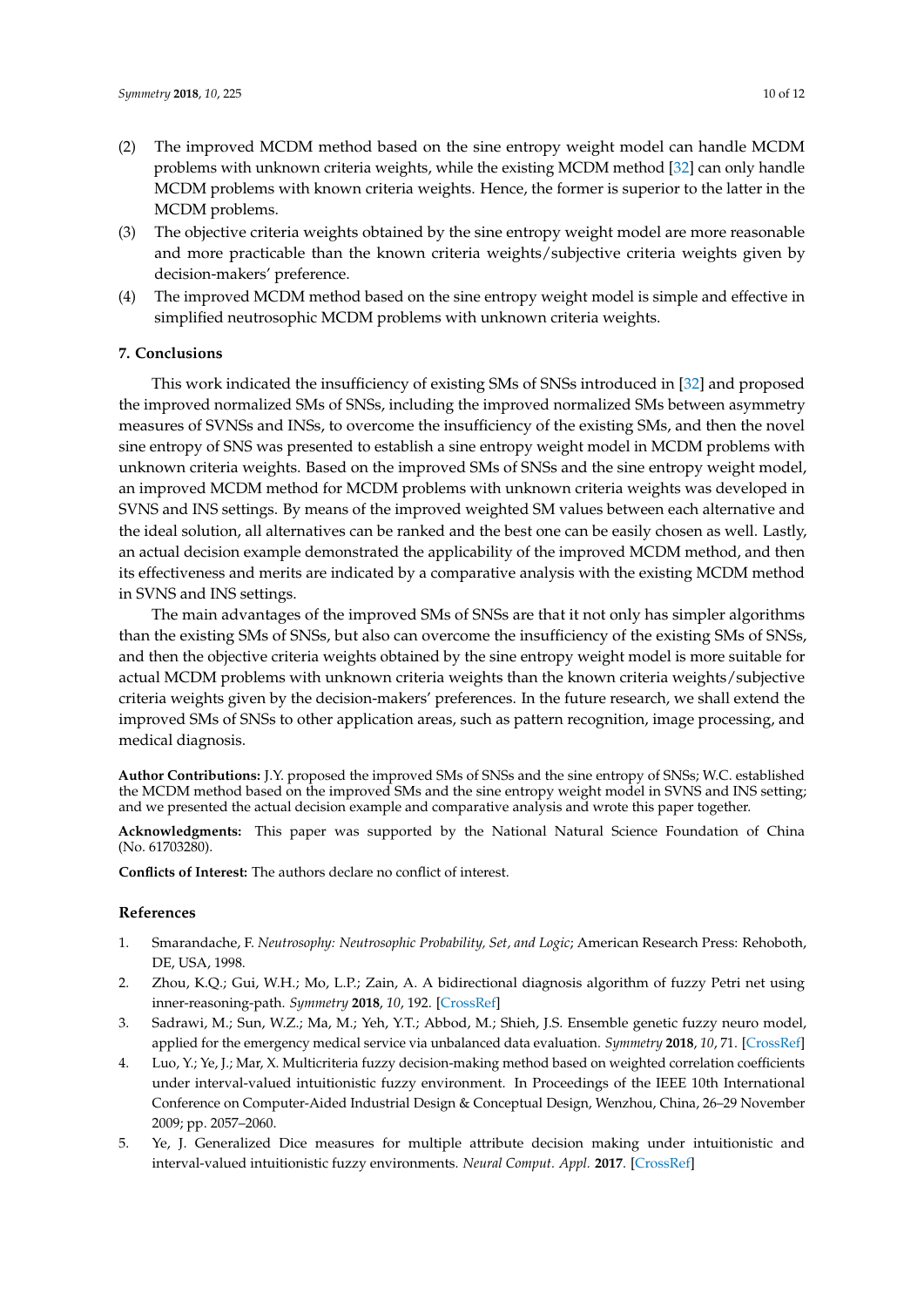- <span id="page-10-0"></span>6. Guo, Y.; Zhou, C.; Chan, H.P.; Chughtai, A.; Wei, J.; Hadjiiski, L.M.; Kazerooni, E.A. Automated iterative neutrosophic lung segmentation for image analysis in thoracic computed tomography. *Med. Phys.* **2013**, *40*, 081912. [\[CrossRef\]](http://dx.doi.org/10.1118/1.4812679) [\[PubMed\]](http://www.ncbi.nlm.nih.gov/pubmed/23927326)
- 7. Guo, Y.; Sengur, A.; Ye, J. A novel image thresholding algorithm based on neutrosophic similarity score. *Measurement* **2014**, *58*, 175–186. [\[CrossRef\]](http://dx.doi.org/10.1016/j.measurement.2014.08.039)
- 8. Guo, Y.; Şengür, A. A novel image segmentation algorithm based on neutrosophic similarity clustering. *Appl. Soft Comput.* **2014**, *25*, 391–398. [\[CrossRef\]](http://dx.doi.org/10.1016/j.asoc.2014.08.066)
- <span id="page-10-1"></span>9. Amin, K.M.; Shahin, A.I.; Guo, Y. A novel breast tumor classification algorithm using neutrosophic score features. *Measurement* **2016**, *81*, 210–220. [\[CrossRef\]](http://dx.doi.org/10.1016/j.measurement.2015.12.013)
- <span id="page-10-2"></span>10. Hu, K.; Ye, J.; Fan, E.; Shen, S.; Huang, L.; Pi, J. A novel object tracking algorithm by fusing color and depth information based on single valued neutrosophic cross-entropy. *J. Intell. Fuzzy Syst.* **2017**, *32*, 1775–1786. [\[CrossRef\]](http://dx.doi.org/10.3233/JIFS-152381)
- 11. Hu, K.; Fan, E.; Ye, J.; Fan, C.; Shen, S.; Gu, Y. Neutrosophic similarity score based weighted histogram for robust mean-shift tracking. *Information* **2017**, *8*, 122. [\[CrossRef\]](http://dx.doi.org/10.3390/info8040122)
- <span id="page-10-3"></span>12. Hu, K.; Fan, E.; Ye, J.; Pi, J.; Zhao, L.; Shen, S. Element-weighted neutrosophic correlation coefficient and its application in improving CAMShift tracker in RGBD video. *Information* **2018**, *9*, 126. [\[CrossRef\]](http://dx.doi.org/10.3390/info9050126)
- <span id="page-10-4"></span>13. Ye, J. Multicriteria decision-making method using the correlation coefficient under single-valued neutrosophic environment. *Int. J. Gen. Syst.* **2013**, *42*, 386–394. [\[CrossRef\]](http://dx.doi.org/10.1080/03081079.2012.761609)
- <span id="page-10-5"></span>14. Ye, J. A multicriteria decision-making method using aggregation operators for simplified neutrosophic sets. *J. Intell. Fuzzy Syst.* **2014**, *26*, 2459–2466.
- <span id="page-10-6"></span>15. Ye, J. Single valued neutrosophic cross-entropy for multicriteria decision making problems. *Appl. Math. Model.* **2014**, *38*, 1170–1175. [\[CrossRef\]](http://dx.doi.org/10.1016/j.apm.2013.07.020)
- <span id="page-10-9"></span>16. Ye, J. Vector similarity measures of simplified neutrosophic sets and their application in multicriteria decision making. *Int. J. Fuzzy Syst.* **2014**, *16*, 204–211.
- 17. Liu, P.D.; Wang, Y.M. Multiple attribute decision making method based on single-valued neutrosophic normalized weighted Bonferroni mean. *Neural Comput. Appl.* **2014**, *25*, 2001–2010. [\[CrossRef\]](http://dx.doi.org/10.1007/s00521-014-1688-8)
- 18. Liu, P.D.; Chu, Y.C.; Li, Y.W.; Chen, Y.B. Some generalized neutrosophic number Hamacher aggregation operators and their application to group decision making. *Int. J. Fuzzy Syst.* **2014**, *16*, 242–255.
- 19. Zhao, A.W.; Du, J.G.; Guan, H.J. Interval valued neutrosophic sets and multi-attribute decision-making based on generalized weighted aggregation operator. *J. Intell. Fuzzy Syst.* **2015**, *29*, 2697–2706.
- 20. Sun, H.X.; Yang, H.X.; Wu, J.Z.; Yao, O.Y. Interval neutrosophic numbers Choquet integral operator for multi-criteria decision making. *J. Intell. Fuzzy Syst.* **2015**, *28*, 2443–2455. [\[CrossRef\]](http://dx.doi.org/10.3233/IFS-141524)
- 21. Peng, J.J.; Wang, J.Q.; Wang, J.; Zhang, H.Y.; Chen, X.H. Simplified neutrosophic sets and their applications in multi-criteria group decision-making problems. *Int. J. Syst. Sci.* **2016**, *47*, 2342–2358. [\[CrossRef\]](http://dx.doi.org/10.1080/00207721.2014.994050)
- 22. Liu, P.D.; Wang, Y.M. Interval neutrosophic prioritized OWA operator and its application to multiple attribute decision making. *J. Syst. Sci. Complex* **2016**, *29*, 681–697. [\[CrossRef\]](http://dx.doi.org/10.1007/s11424-015-4010-7)
- 23. Biswas, P.; Pramanik, S.; Giri, B.C. TOPSIS method for multi-attribute group decision-making under single-valued neutrosophic environment. *Neural Comput. Appl.* **2016**, *27*, 727–737. [\[CrossRef\]](http://dx.doi.org/10.1007/s00521-015-1891-2)
- <span id="page-10-7"></span>24. Ye, J. Multiple attribute group decision-making method with completely unknown weights based on similarity measures under single valued neutrosophic environment. *J. Intell. Fuzzy Syst.* **2014**, *27*, 2927–2935.
- <span id="page-10-8"></span>25. Sahin, R.; Liu, P. Maximizing deviation method for neutrosophic multiple attribute decision making with incomplete weight information. *Neural Comput. Appl.* **2016**, *27*, 2017–2029. [\[CrossRef\]](http://dx.doi.org/10.1007/s00521-015-1995-8)
- <span id="page-10-10"></span>26. Ye, J. Similarity measures between interval neutrosophic sets and their applications in multicriteria decision-making. *J. Intell. Fuzzy Syst.* **2014**, *26*, 165–172.
- <span id="page-10-11"></span>27. Pramanik, S.; Biswas, P.; Giri, B.C. Hybrid vector similarity measures and their applications to multi-attribute decision making under neutrosophic environment. *Neural Comput. Appl.* **2017**, *28*, 1163–1176. [\[CrossRef\]](http://dx.doi.org/10.1007/s00521-015-2125-3)
- <span id="page-10-12"></span>28. Ye, J. The generalized Dice measures for multiple attribute decision making under simplified neutrosophic environments. *J. Intell. Fuzzy Syst.* **2016**, *31*, 663–671. [\[CrossRef\]](http://dx.doi.org/10.3233/IFS-162179)
- <span id="page-10-13"></span>29. Ye, J. Improved cross entropy measures of single valued neutrosophic sets and interval neutrosophic sets and their multicriteria decision making methods. *Cybern. Inf. Technol.* **2015**, *15*, 13–26. [\[CrossRef\]](http://dx.doi.org/10.1515/cait-2015-0051)
- <span id="page-10-14"></span>30. Ye, J. Projection and bidirectional projection measures of single valued neutrosophic sets and their decision-making method for mechanical design schemes. *J. Exp. Theor. Artif. Intell.* **2017**, *29*, 731–740. [\[CrossRef\]](http://dx.doi.org/10.1080/0952813X.2016.1259263)